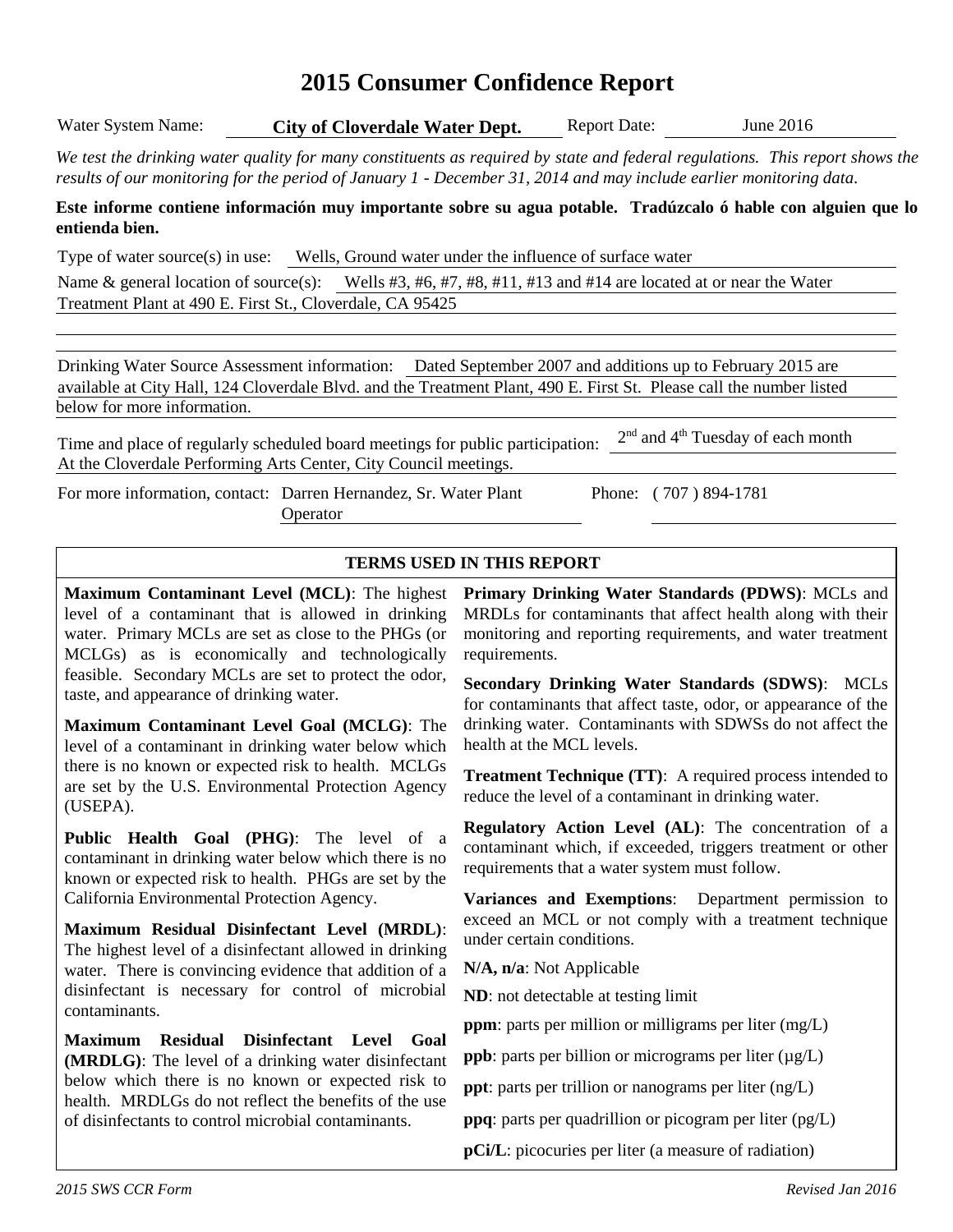**The sources of drinking water** (both tap water and bottled water) include rivers, lakes, streams, ponds, reservoirs, springs, and wells. As water travels over the surface of the land or through the ground, it dissolves naturally-occurring minerals and, in some cases, radioactive material, and can pick up substances resulting from the presence of animals or from human activity.

#### **Contaminants that may be present in source water include:**

- *Microbial contaminants*, such as viruses and bacteria, that may come from sewage treatment plants, septic systems, agricultural livestock operations, and wildlife.
- *Inorganic contaminants*, such as salts and metals, that can be naturally-occurring or result from urban stormwater runoff, industrial or domestic wastewater discharges, oil and gas production, mining, or farming.
- *Pesticides and herbicides*, that may come from a variety of sources such as agriculture, urban stormwater runoff, and residential uses.
- *Organic chemical contaminants*, including synthetic and volatile organic chemicals, that are by-products of industrial processes and petroleum production, and can also come from gas stations, urban stormwater runoff, agricultural application, and septic systems.
- *Radioactive contaminants*, that can be naturally-occurring or be the result of oil and gas production and mining activities.

**In order to ensure that tap water is safe to drink**, the USEPA and the California Department of Public Health prescribe regulations that limit the amount of certain contaminants in water provided by public water systems. Department regulations also establish limits for contaminants in bottled water that provide the same protection for public health.

**Tables 1, 2, 3, 4, 5, 7, and 8 list all of the drinking water contaminants that were detected during the most recent sampling for the constituent**. The presence of these contaminants in the water does not necessarily indicate that the water poses a health risk. The Department allows us to monitor for certain contaminants less than once per year because the concentrations of these contaminants do not change frequently. Some of the data, though representative of the water quality, are more than one year old.

| TABLE 1 - SAMPLING RESULTS SHOWING THE DETECTION OF COLIFORM BACTERIA |                                     |                                |                                                                                                                                             |                                      |                                                   |                                                           |                                                                                                                                           |  |
|-----------------------------------------------------------------------|-------------------------------------|--------------------------------|---------------------------------------------------------------------------------------------------------------------------------------------|--------------------------------------|---------------------------------------------------|-----------------------------------------------------------|-------------------------------------------------------------------------------------------------------------------------------------------|--|
| Microbiological<br><b>Contaminants</b>                                | <b>Highest No.</b><br>of Detections |                                | No. of months in<br>violation                                                                                                               | <b>MCL</b>                           |                                                   | <b>MCLG</b>                                               | <b>Typical Source of Bacteria</b>                                                                                                         |  |
| <b>Total Coliform Bacteria</b>                                        | $\overline{0}$                      |                                | $\Omega$                                                                                                                                    |                                      | More than 1 sample in a<br>month with a detection |                                                           | Naturally present in the<br>environment                                                                                                   |  |
| Fecal Coliform or E. coli                                             | $\Omega$                            |                                | $\Omega$<br>A routine sample and a<br>repeat sample detect<br>total coliform and either<br>sample also detects fecal<br>coliform or E. coli |                                      | (0)                                               | Human and animal fecal waste                              |                                                                                                                                           |  |
| TABLE 2 - SAMPLING RESULTS SHOWING THE DETECTION OF LEAD AND COPPER   |                                     |                                |                                                                                                                                             |                                      |                                                   |                                                           |                                                                                                                                           |  |
| <b>Lead and Copper</b>                                                | <b>Sample</b><br>Date               | No. of<br>samples<br>collected | 90 <sup>th</sup><br>percentile<br>level<br>detected                                                                                         | No. sites<br>exceeding<br>AL         | AL                                                | <b>PHG</b>                                                | <b>Typical Source of Contaminant</b>                                                                                                      |  |
| Lead (ppb)                                                            | 9/18/13                             | 20                             | < 0.005                                                                                                                                     | $\overline{0}$                       | 15                                                | 0.2                                                       | Internal corrosion of household<br>water plumbing systems;<br>discharges from industrial<br>manufacturers; erosion of natural<br>deposits |  |
| Copper (ppm)                                                          | 9/18/13                             | 20                             | 0.250                                                                                                                                       | $\Omega$                             | 1.3                                               | 0.3                                                       | Internal corrosion of household<br>plumbing systems; erosion of<br>natural deposits; leaching from<br>wood preservatives                  |  |
|                                                                       |                                     |                                |                                                                                                                                             |                                      |                                                   | <b>TABLE 3 - SAMPLING RESULTS FOR SODIUM AND HARDNESS</b> |                                                                                                                                           |  |
| <b>Chemical or Constituent</b>                                        | <b>Sample</b><br>Date               | Level<br><b>Detected</b>       |                                                                                                                                             | <b>Range of</b><br><b>Detections</b> | <b>MCL</b>                                        | <b>PHG</b><br>(MCLG)                                      | <b>Typical Source of Contaminant</b>                                                                                                      |  |
| Sodium (ppm)                                                          | 9/1/15                              | 7.7                            |                                                                                                                                             | $7 - 8.6$                            | none                                              | none                                                      | Salt present in the water and is                                                                                                          |  |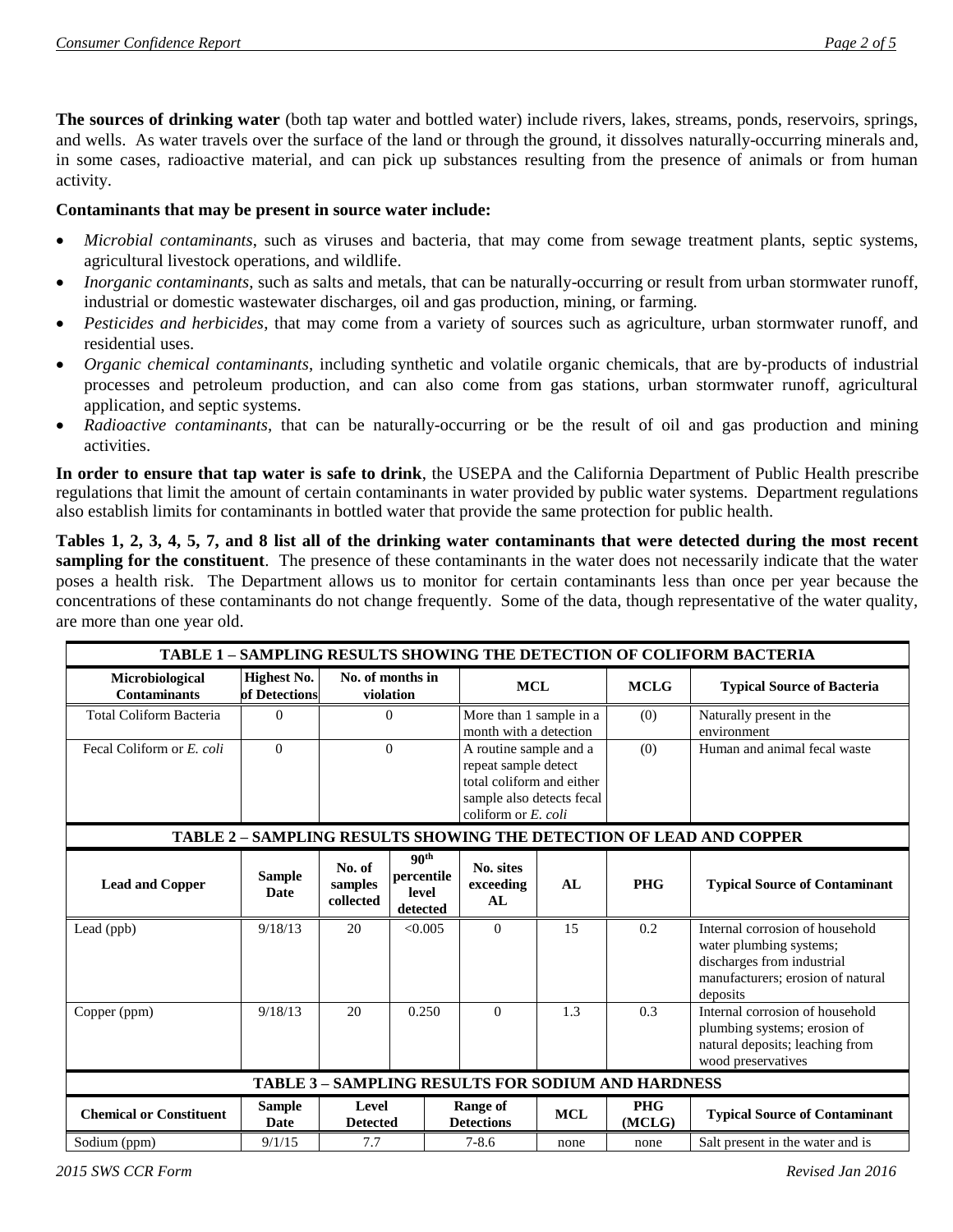|                |          |       |         |      |      | generally naturally occurring     |
|----------------|----------|-------|---------|------|------|-----------------------------------|
| Hardness (ppm) | 9/1/2015 | 135.6 | 116-153 | none | none | Sum of polyvalent cations present |
|                |          |       |         |      |      | in the water, generally magnesium |
|                |          |       |         |      |      | and calcium, and are usually      |
|                |          |       |         |      |      | naturally occurring               |

**\****Any violation of an MCL or AL is asterisked. Additional information regarding the violation is provided later in this report.*

| <b>PHG</b><br><b>MCL</b><br><b>Chemical or Constituent</b><br><b>Range of</b><br><b>Sample</b><br>Level<br>(MCLG)<br><b>Typical Source of Contaminant</b><br>(and reporting units)<br><b>Date</b><br><b>Detections</b><br><b>Detected</b><br>[MRDL]<br>[MRDLG]<br>9/1/2015<br>64-140<br>Erosion of natural deposits; residue<br>Aluminum (ppb)<br>140<br>1,000<br>600<br>from some surface water treatment<br>processes<br>Chlorine mg/L<br>1.2<br>$0.68 - 1.2$<br>Drinking water disinfectant<br>Daily<br>4.0<br>4.0<br>2015<br>added for treatment<br>Gross Alpha Particle<br>7/30/14<br>1.46<br>$-0.58 - 1.46$<br>15<br>(0)<br>Erosion of natural deposits<br>Activity<br>(pCi/L)<br>Discharge or oil drilling wastes and<br>130.0<br>110.0-130.0<br>1,000<br>Barium (ppb)<br>9/1/15<br>2,000<br>from metal refineries; erosion of<br>natural deposits<br>Leaching from natural deposits<br>9/1/15<br>.11<br>$< .10-.11$<br>2<br>4.0<br>Fluoride (ppm)<br>12<br>$<10-12$<br>100<br>Erosion of natural deposits;<br>Nickel (ppb)<br>9/1/15<br>none<br>discharge from metal factories<br>Runoff and leaching from fertilizer<br>Nitrate (as NO <sub>3</sub> ) (ppm)<br>9/1/15<br>4.1<br>$<2-4.1$<br>45<br>45<br>use; leaching from septic tanks and<br>sewage; erosion of natural deposits<br>$1.1 - 10.4$<br>By-product of drinking water<br>Haloacetic Acids (HAA5)<br>10.4<br>N/A<br>Qtly in<br>60<br>disinfection<br>2015<br>(ppb)<br><b>Total Trihalomethanes</b><br>By-product of drinking water<br>28.85<br>80<br>$\rm N/A$<br>12.09-28.85<br>Qtly in<br>disinfection<br>(TTHM) (ppb)<br>2015<br>TABLE 5 - DETECTION OF CONTAMINANTS WITH A SECONDARY DRINKING WATER STANDARD<br><b>Chemical or Constituent</b><br>Range of<br><b>PHG</b><br><b>Sample</b><br><b>MCL</b><br><b>Level Detected</b><br><b>Typical Source of Contaminant</b><br><b>Date</b><br><b>Detections</b><br>(MCLG)<br>(and reporting units)<br>9/1/15<br>7.3<br>5.4-7.3<br>Run off/leaching from natural<br>Chloride (ppm)<br>500<br>none<br>deposits; seawater influence<br>9<br>Naturally-occurring organic<br>Color (Units)<br>9/1/15<br>$< 5 - 9$<br>15<br>none<br>materials<br>Leaching from natural deposits;<br>Iron (ppb)<br>$<$ 100-450<br>9/1/15<br>450<br>300<br>none<br>industrial wastes<br>26<br>50<br>Leaching from natural deposits<br>Manganese (ppm)<br>9/1/15<br>$<20 - 26$<br>none<br>Specific Conductance<br>4/22/15<br>350<br>250-370<br>1,600<br>none<br>Substances that form ions when in<br>9/1/15<br>water; seawater influence<br>$(\mu S/cm)$<br>9/1/15<br>23<br>$12 - 23$<br>Runoff/leaching from natural<br>Sulfate (ppm)<br>500<br>none<br>deposits; industrial wastes<br><b>Total Dissolved Solids</b><br>Runoff/leaching from natural<br>9/1/15<br>220<br>130-220<br>1,000<br>none<br>deposits<br>(ppm)<br>Soil runoff<br>Turbidity (NTU Units)<br>9/1/30<br>3.3<br>$< 0.1 - 3.3$<br>5<br>none<br>TABLE 6 - DETECTION OF UNREGULATED CONTAMINANTS<br><b>Chemical or Constituent</b><br><b>Sample</b><br><b>Range of</b><br><b>Level Detected</b><br><b>Notification Level</b><br><b>Health Effects Language</b><br><b>Date</b><br><b>Detections</b><br>(and reporting units)<br>None | TABLE 4 - DETECTION OF CONTAMINANTS WITH A PRIMARY DRINKING WATER STANDARD |  |  |  |  |  |  |  |
|---------------------------------------------------------------------------------------------------------------------------------------------------------------------------------------------------------------------------------------------------------------------------------------------------------------------------------------------------------------------------------------------------------------------------------------------------------------------------------------------------------------------------------------------------------------------------------------------------------------------------------------------------------------------------------------------------------------------------------------------------------------------------------------------------------------------------------------------------------------------------------------------------------------------------------------------------------------------------------------------------------------------------------------------------------------------------------------------------------------------------------------------------------------------------------------------------------------------------------------------------------------------------------------------------------------------------------------------------------------------------------------------------------------------------------------------------------------------------------------------------------------------------------------------------------------------------------------------------------------------------------------------------------------------------------------------------------------------------------------------------------------------------------------------------------------------------------------------------------------------------------------------------------------------------------------------------------------------------------------------------------------------------------------------------------------------------------------------------------------------------------------------------------------------------------------------------------------------------------------------------------------------------------------------------------------------------------------------------------------------------------------------------------------------------------------------------------------------------------------------------------------------------------------------------------------------------------------------------------------------------------------------------------------------------------------------------------------------------------------------------------------------------------------------------------------------------------------------------------------------------------------------------------------------------------------------------------------------------------------------------------------------------------------------------------------------------------------------------------------------------------------------------------------------------------------------------|----------------------------------------------------------------------------|--|--|--|--|--|--|--|
|                                                                                                                                                                                                                                                                                                                                                                                                                                                                                                                                                                                                                                                                                                                                                                                                                                                                                                                                                                                                                                                                                                                                                                                                                                                                                                                                                                                                                                                                                                                                                                                                                                                                                                                                                                                                                                                                                                                                                                                                                                                                                                                                                                                                                                                                                                                                                                                                                                                                                                                                                                                                                                                                                                                                                                                                                                                                                                                                                                                                                                                                                                                                                                                                   |                                                                            |  |  |  |  |  |  |  |
|                                                                                                                                                                                                                                                                                                                                                                                                                                                                                                                                                                                                                                                                                                                                                                                                                                                                                                                                                                                                                                                                                                                                                                                                                                                                                                                                                                                                                                                                                                                                                                                                                                                                                                                                                                                                                                                                                                                                                                                                                                                                                                                                                                                                                                                                                                                                                                                                                                                                                                                                                                                                                                                                                                                                                                                                                                                                                                                                                                                                                                                                                                                                                                                                   |                                                                            |  |  |  |  |  |  |  |
|                                                                                                                                                                                                                                                                                                                                                                                                                                                                                                                                                                                                                                                                                                                                                                                                                                                                                                                                                                                                                                                                                                                                                                                                                                                                                                                                                                                                                                                                                                                                                                                                                                                                                                                                                                                                                                                                                                                                                                                                                                                                                                                                                                                                                                                                                                                                                                                                                                                                                                                                                                                                                                                                                                                                                                                                                                                                                                                                                                                                                                                                                                                                                                                                   |                                                                            |  |  |  |  |  |  |  |
|                                                                                                                                                                                                                                                                                                                                                                                                                                                                                                                                                                                                                                                                                                                                                                                                                                                                                                                                                                                                                                                                                                                                                                                                                                                                                                                                                                                                                                                                                                                                                                                                                                                                                                                                                                                                                                                                                                                                                                                                                                                                                                                                                                                                                                                                                                                                                                                                                                                                                                                                                                                                                                                                                                                                                                                                                                                                                                                                                                                                                                                                                                                                                                                                   |                                                                            |  |  |  |  |  |  |  |
|                                                                                                                                                                                                                                                                                                                                                                                                                                                                                                                                                                                                                                                                                                                                                                                                                                                                                                                                                                                                                                                                                                                                                                                                                                                                                                                                                                                                                                                                                                                                                                                                                                                                                                                                                                                                                                                                                                                                                                                                                                                                                                                                                                                                                                                                                                                                                                                                                                                                                                                                                                                                                                                                                                                                                                                                                                                                                                                                                                                                                                                                                                                                                                                                   |                                                                            |  |  |  |  |  |  |  |
|                                                                                                                                                                                                                                                                                                                                                                                                                                                                                                                                                                                                                                                                                                                                                                                                                                                                                                                                                                                                                                                                                                                                                                                                                                                                                                                                                                                                                                                                                                                                                                                                                                                                                                                                                                                                                                                                                                                                                                                                                                                                                                                                                                                                                                                                                                                                                                                                                                                                                                                                                                                                                                                                                                                                                                                                                                                                                                                                                                                                                                                                                                                                                                                                   |                                                                            |  |  |  |  |  |  |  |
|                                                                                                                                                                                                                                                                                                                                                                                                                                                                                                                                                                                                                                                                                                                                                                                                                                                                                                                                                                                                                                                                                                                                                                                                                                                                                                                                                                                                                                                                                                                                                                                                                                                                                                                                                                                                                                                                                                                                                                                                                                                                                                                                                                                                                                                                                                                                                                                                                                                                                                                                                                                                                                                                                                                                                                                                                                                                                                                                                                                                                                                                                                                                                                                                   |                                                                            |  |  |  |  |  |  |  |
|                                                                                                                                                                                                                                                                                                                                                                                                                                                                                                                                                                                                                                                                                                                                                                                                                                                                                                                                                                                                                                                                                                                                                                                                                                                                                                                                                                                                                                                                                                                                                                                                                                                                                                                                                                                                                                                                                                                                                                                                                                                                                                                                                                                                                                                                                                                                                                                                                                                                                                                                                                                                                                                                                                                                                                                                                                                                                                                                                                                                                                                                                                                                                                                                   |                                                                            |  |  |  |  |  |  |  |
|                                                                                                                                                                                                                                                                                                                                                                                                                                                                                                                                                                                                                                                                                                                                                                                                                                                                                                                                                                                                                                                                                                                                                                                                                                                                                                                                                                                                                                                                                                                                                                                                                                                                                                                                                                                                                                                                                                                                                                                                                                                                                                                                                                                                                                                                                                                                                                                                                                                                                                                                                                                                                                                                                                                                                                                                                                                                                                                                                                                                                                                                                                                                                                                                   |                                                                            |  |  |  |  |  |  |  |
|                                                                                                                                                                                                                                                                                                                                                                                                                                                                                                                                                                                                                                                                                                                                                                                                                                                                                                                                                                                                                                                                                                                                                                                                                                                                                                                                                                                                                                                                                                                                                                                                                                                                                                                                                                                                                                                                                                                                                                                                                                                                                                                                                                                                                                                                                                                                                                                                                                                                                                                                                                                                                                                                                                                                                                                                                                                                                                                                                                                                                                                                                                                                                                                                   |                                                                            |  |  |  |  |  |  |  |
|                                                                                                                                                                                                                                                                                                                                                                                                                                                                                                                                                                                                                                                                                                                                                                                                                                                                                                                                                                                                                                                                                                                                                                                                                                                                                                                                                                                                                                                                                                                                                                                                                                                                                                                                                                                                                                                                                                                                                                                                                                                                                                                                                                                                                                                                                                                                                                                                                                                                                                                                                                                                                                                                                                                                                                                                                                                                                                                                                                                                                                                                                                                                                                                                   |                                                                            |  |  |  |  |  |  |  |
|                                                                                                                                                                                                                                                                                                                                                                                                                                                                                                                                                                                                                                                                                                                                                                                                                                                                                                                                                                                                                                                                                                                                                                                                                                                                                                                                                                                                                                                                                                                                                                                                                                                                                                                                                                                                                                                                                                                                                                                                                                                                                                                                                                                                                                                                                                                                                                                                                                                                                                                                                                                                                                                                                                                                                                                                                                                                                                                                                                                                                                                                                                                                                                                                   |                                                                            |  |  |  |  |  |  |  |
|                                                                                                                                                                                                                                                                                                                                                                                                                                                                                                                                                                                                                                                                                                                                                                                                                                                                                                                                                                                                                                                                                                                                                                                                                                                                                                                                                                                                                                                                                                                                                                                                                                                                                                                                                                                                                                                                                                                                                                                                                                                                                                                                                                                                                                                                                                                                                                                                                                                                                                                                                                                                                                                                                                                                                                                                                                                                                                                                                                                                                                                                                                                                                                                                   |                                                                            |  |  |  |  |  |  |  |
|                                                                                                                                                                                                                                                                                                                                                                                                                                                                                                                                                                                                                                                                                                                                                                                                                                                                                                                                                                                                                                                                                                                                                                                                                                                                                                                                                                                                                                                                                                                                                                                                                                                                                                                                                                                                                                                                                                                                                                                                                                                                                                                                                                                                                                                                                                                                                                                                                                                                                                                                                                                                                                                                                                                                                                                                                                                                                                                                                                                                                                                                                                                                                                                                   |                                                                            |  |  |  |  |  |  |  |
|                                                                                                                                                                                                                                                                                                                                                                                                                                                                                                                                                                                                                                                                                                                                                                                                                                                                                                                                                                                                                                                                                                                                                                                                                                                                                                                                                                                                                                                                                                                                                                                                                                                                                                                                                                                                                                                                                                                                                                                                                                                                                                                                                                                                                                                                                                                                                                                                                                                                                                                                                                                                                                                                                                                                                                                                                                                                                                                                                                                                                                                                                                                                                                                                   |                                                                            |  |  |  |  |  |  |  |
|                                                                                                                                                                                                                                                                                                                                                                                                                                                                                                                                                                                                                                                                                                                                                                                                                                                                                                                                                                                                                                                                                                                                                                                                                                                                                                                                                                                                                                                                                                                                                                                                                                                                                                                                                                                                                                                                                                                                                                                                                                                                                                                                                                                                                                                                                                                                                                                                                                                                                                                                                                                                                                                                                                                                                                                                                                                                                                                                                                                                                                                                                                                                                                                                   |                                                                            |  |  |  |  |  |  |  |
|                                                                                                                                                                                                                                                                                                                                                                                                                                                                                                                                                                                                                                                                                                                                                                                                                                                                                                                                                                                                                                                                                                                                                                                                                                                                                                                                                                                                                                                                                                                                                                                                                                                                                                                                                                                                                                                                                                                                                                                                                                                                                                                                                                                                                                                                                                                                                                                                                                                                                                                                                                                                                                                                                                                                                                                                                                                                                                                                                                                                                                                                                                                                                                                                   |                                                                            |  |  |  |  |  |  |  |
|                                                                                                                                                                                                                                                                                                                                                                                                                                                                                                                                                                                                                                                                                                                                                                                                                                                                                                                                                                                                                                                                                                                                                                                                                                                                                                                                                                                                                                                                                                                                                                                                                                                                                                                                                                                                                                                                                                                                                                                                                                                                                                                                                                                                                                                                                                                                                                                                                                                                                                                                                                                                                                                                                                                                                                                                                                                                                                                                                                                                                                                                                                                                                                                                   |                                                                            |  |  |  |  |  |  |  |
|                                                                                                                                                                                                                                                                                                                                                                                                                                                                                                                                                                                                                                                                                                                                                                                                                                                                                                                                                                                                                                                                                                                                                                                                                                                                                                                                                                                                                                                                                                                                                                                                                                                                                                                                                                                                                                                                                                                                                                                                                                                                                                                                                                                                                                                                                                                                                                                                                                                                                                                                                                                                                                                                                                                                                                                                                                                                                                                                                                                                                                                                                                                                                                                                   |                                                                            |  |  |  |  |  |  |  |
|                                                                                                                                                                                                                                                                                                                                                                                                                                                                                                                                                                                                                                                                                                                                                                                                                                                                                                                                                                                                                                                                                                                                                                                                                                                                                                                                                                                                                                                                                                                                                                                                                                                                                                                                                                                                                                                                                                                                                                                                                                                                                                                                                                                                                                                                                                                                                                                                                                                                                                                                                                                                                                                                                                                                                                                                                                                                                                                                                                                                                                                                                                                                                                                                   |                                                                            |  |  |  |  |  |  |  |
|                                                                                                                                                                                                                                                                                                                                                                                                                                                                                                                                                                                                                                                                                                                                                                                                                                                                                                                                                                                                                                                                                                                                                                                                                                                                                                                                                                                                                                                                                                                                                                                                                                                                                                                                                                                                                                                                                                                                                                                                                                                                                                                                                                                                                                                                                                                                                                                                                                                                                                                                                                                                                                                                                                                                                                                                                                                                                                                                                                                                                                                                                                                                                                                                   |                                                                            |  |  |  |  |  |  |  |
|                                                                                                                                                                                                                                                                                                                                                                                                                                                                                                                                                                                                                                                                                                                                                                                                                                                                                                                                                                                                                                                                                                                                                                                                                                                                                                                                                                                                                                                                                                                                                                                                                                                                                                                                                                                                                                                                                                                                                                                                                                                                                                                                                                                                                                                                                                                                                                                                                                                                                                                                                                                                                                                                                                                                                                                                                                                                                                                                                                                                                                                                                                                                                                                                   |                                                                            |  |  |  |  |  |  |  |
|                                                                                                                                                                                                                                                                                                                                                                                                                                                                                                                                                                                                                                                                                                                                                                                                                                                                                                                                                                                                                                                                                                                                                                                                                                                                                                                                                                                                                                                                                                                                                                                                                                                                                                                                                                                                                                                                                                                                                                                                                                                                                                                                                                                                                                                                                                                                                                                                                                                                                                                                                                                                                                                                                                                                                                                                                                                                                                                                                                                                                                                                                                                                                                                                   |                                                                            |  |  |  |  |  |  |  |

**\****Any violation of an MCL, MRDL, or TT is asterisked. Additional information regarding the violation is provided later in this report.*

# **Additional General Information on Drinking Water**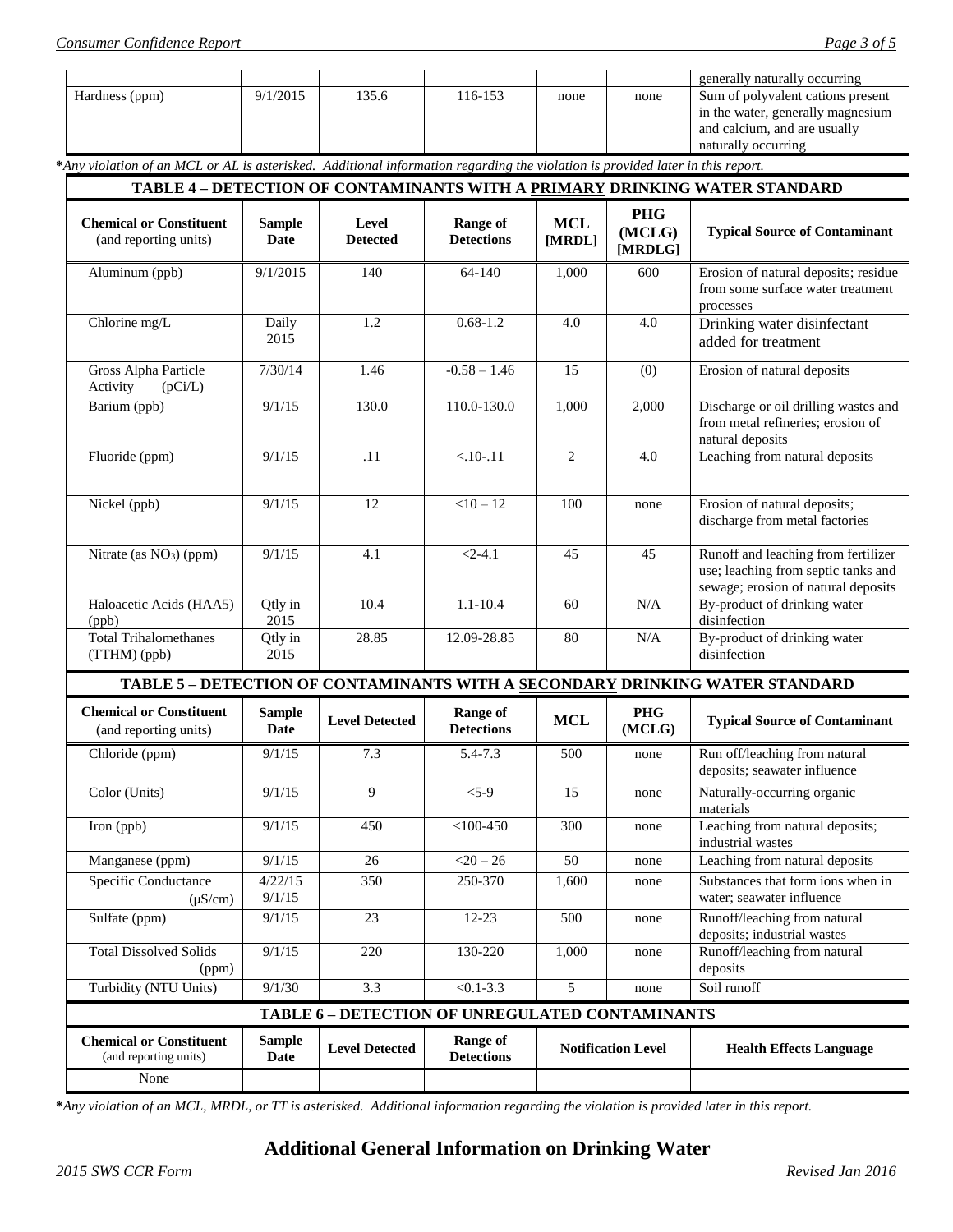Drinking water, including bottled water, may reasonably be expected to contain at least small amounts of some contaminants. The presence of contaminants does not necessarily indicate that the water poses a health risk. More information about contaminants and potential health effects can be obtained by calling the USEPA's Safe Drinking Water Hotline (1-800-426-4791).

Some people may be more vulnerable to contaminants in drinking water than the general population. Immuno-compromised persons such as persons with cancer undergoing chemotherapy, persons who have undergone organ transplants, people with HIV/AIDS or other immune system disorders, some elderly, and infants can be particularly at risk from infections. These people should seek advice about drinking water from their health care providers. USEPA/Centers for Disease Control (CDC) guidelines on appropriate means to lessen the risk of infection by *Cryptosporidium* and other microbial contaminants are available from the Safe Drinking Water Hotline (1-800-426-4791).

Lead-Specific Language for Community Water Systems: If present, elevated levels of lead can cause serious health problems, especially for pregnant women and young children. Lead in drinking water is primarily from materials and components associated with service lines and home plumbing. The City of Cloverdale Water Dept. is responsible for providing high quality drinking water, but cannot control the variety of materials used in plumbing components. When your water has been sitting for several hours, you can minimize the potential for lead exposure by flushing your tap for 30 seconds to 2 minutes before using water for drinking or cooking. If you are concerned about lead in your water, you may wish to have your water tested. Information on lead in drinking water, testing methods, and steps you can take to minimize exposure is available from the Safe Drinking Water Hotline or at [http://www.epa.gov/safewater/lead.](http://www.epa.gov/safewater/lead)

# **Summary Information for Violation of a MCL, MRDL, AL, TT, or Monitoring and Reporting Requirement**

| VIOLATION OF A MCL, MRDL, AL, TT, OR MONITORING AND REPORTING REQUIREMENT |                                                  |                                   |  |  |  |  |  |
|---------------------------------------------------------------------------|--------------------------------------------------|-----------------------------------|--|--|--|--|--|
| Violation                                                                 | <b>Actions Taken to Correct</b><br>the Violation | <b>Health Effects</b><br>Language |  |  |  |  |  |
| None                                                                      |                                                  |                                   |  |  |  |  |  |

### **For Water Systems Providing Ground Water as a Source of Drinking Water**

| <b>TABLE 7 - SAMPLING RESULTS SHOWING</b><br><b>FECAL INDICATOR-POSITIVE GROUND WATER SOURCE SAMPLES</b>                                                                                                       |      |      |    |     |                                      |  |  |
|----------------------------------------------------------------------------------------------------------------------------------------------------------------------------------------------------------------|------|------|----|-----|--------------------------------------|--|--|
| <b>PHG</b><br><b>Microbiological Contaminants</b><br>Total No. of<br><b>MCL</b><br><b>Sample</b><br>(MCLG)<br><b>Dates</b><br><b>Detections</b><br>[MRDL]<br>(complete if fecal-indicator detected)<br>[MRDLG] |      |      |    |     | <b>Typical Source of Contaminant</b> |  |  |
| E. coli                                                                                                                                                                                                        | 11   | 2015 |    | (0) | Human and animal fecal waste         |  |  |
| Enterococci                                                                                                                                                                                                    | None | N/A  | TT | n/a | Human and animal fecal waste         |  |  |
| Coliphage                                                                                                                                                                                                      | None | N/A  | TT | n/a | Human and animal fecal waste         |  |  |

### **Summary Information for Fecal Indicator-Positive Ground Water Source Samples, Uncorrected Significant Deficiencies, or Ground Water TT**

| <b>SPECIAL NOTICE OF FECAL INDICATOR-POSITIVE GROUND WATER SOURCE SAMPLE</b> |
|------------------------------------------------------------------------------|
| None                                                                         |
|                                                                              |
| SPECIAL NOTICE FOR UNCORRECTED SIGNIFICANT DEFICIENCIES                      |
| None                                                                         |
|                                                                              |
| VIOL A TION OF CROUND WATER TT                                               |

**VIOLATION OF GROUND WATER TT**